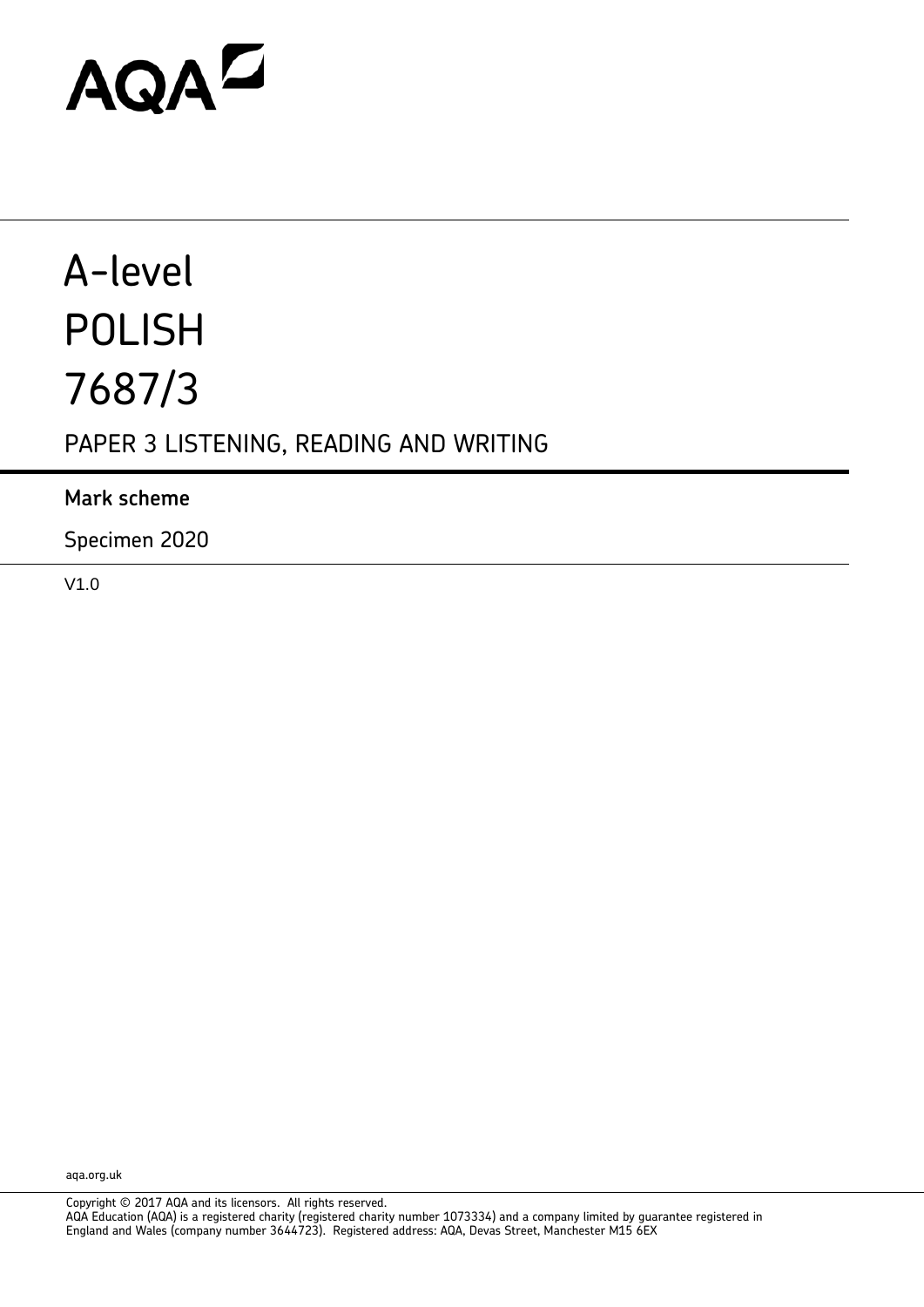Mark schemes are prepared by the Lead Assessment Writer and considered, together with the relevant questions, by a panel of subject teachers. This mark scheme includes any amendments made at the standardisation events which all associates participate in and is the scheme which was used by them in this examination. The standardisation process ensures that the mark scheme covers the students' responses to questions and that every associate understands and applies it in the same correct way. As preparation for standardisation each associate analyses a number of students' scripts. Alternative answers not already covered by the mark scheme are discussed and legislated for. If, after the standardisation process, associates encounter unusual answers which have not been raised they are required to refer these to the Lead Assessment Writer.

It must be stressed that a mark scheme is a working document, in many cases further developed and expanded on the basis of students' reactions to a particular paper. Assumptions about future mark schemes on the basis of one year's document should be avoided; whilst the guiding principles of assessment remain constant, details will change, depending on the content of a particular examination paper.

Further copies of this mark scheme are available from aqa.org.uk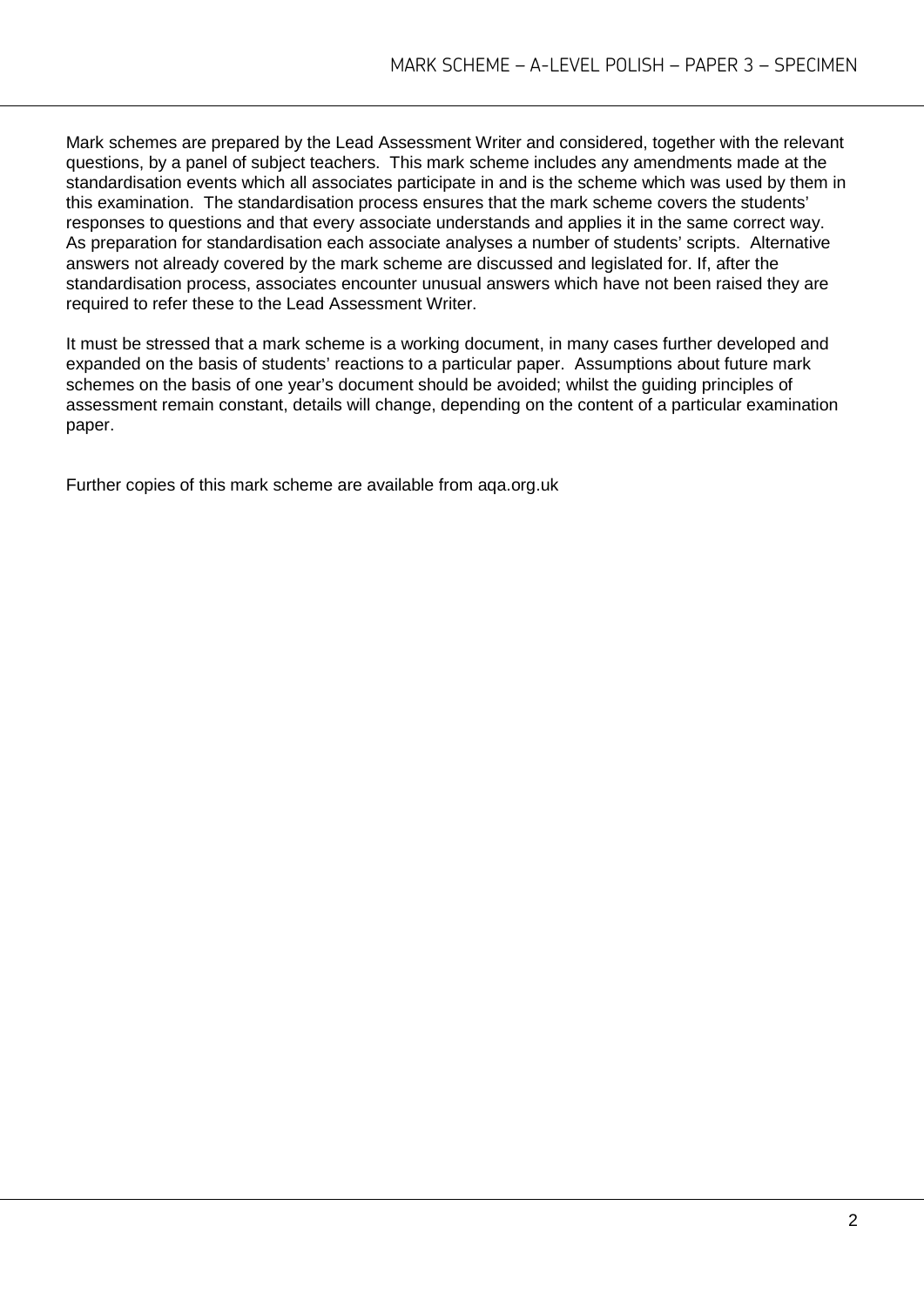#### **Section A**

#### **Listening**

#### **Comprehension questions to be answered in target language but with no AO3 marks**

Where the natural answer to a question consists entirely or partly of words or phrases from the recording, students may use that material without rephrasing it. Minor spelling errors which do not distort the meaning will be tolerated. However, the AO1 mark will not be awarded for a response in which the student includes irrelevant material or inappropriate information from the stimulus, e.g. by 'lifting' an element from the original which does not match the phrasing of the question set.

| Qu   | <b>Accept</b> | <b>Mark</b> |
|------|---------------|-------------|
| 01.1 |               |             |

| Qu   | <b>Accept</b> | <b>Mark</b> |
|------|---------------|-------------|
| 01.2 |               |             |

| Qu   | <b>Accept</b> | <b>Mark</b> |
|------|---------------|-------------|
| 01.3 |               |             |

| Qu   | <b>Accept</b> | <b>Mark</b> |
|------|---------------|-------------|
| 71.4 |               |             |

| Qu   | <b>Accept</b> | <b>Mark</b> |
|------|---------------|-------------|
| 01.5 |               |             |

| Qu   | <b>Accept</b> | <b>Mark</b> |
|------|---------------|-------------|
| 01.6 |               |             |

| Qu   | <b>Accept</b>     | <b>Mark</b> | <b>Notes</b> |
|------|-------------------|-------------|--------------|
| 02.1 | <b>B, D, F, G</b> |             | In any order |

| Qu   | <b>Accept</b>     | <b>Mark</b> | <b>Notes</b> |
|------|-------------------|-------------|--------------|
| 02.2 | <b>B, C, F, H</b> |             | In any order |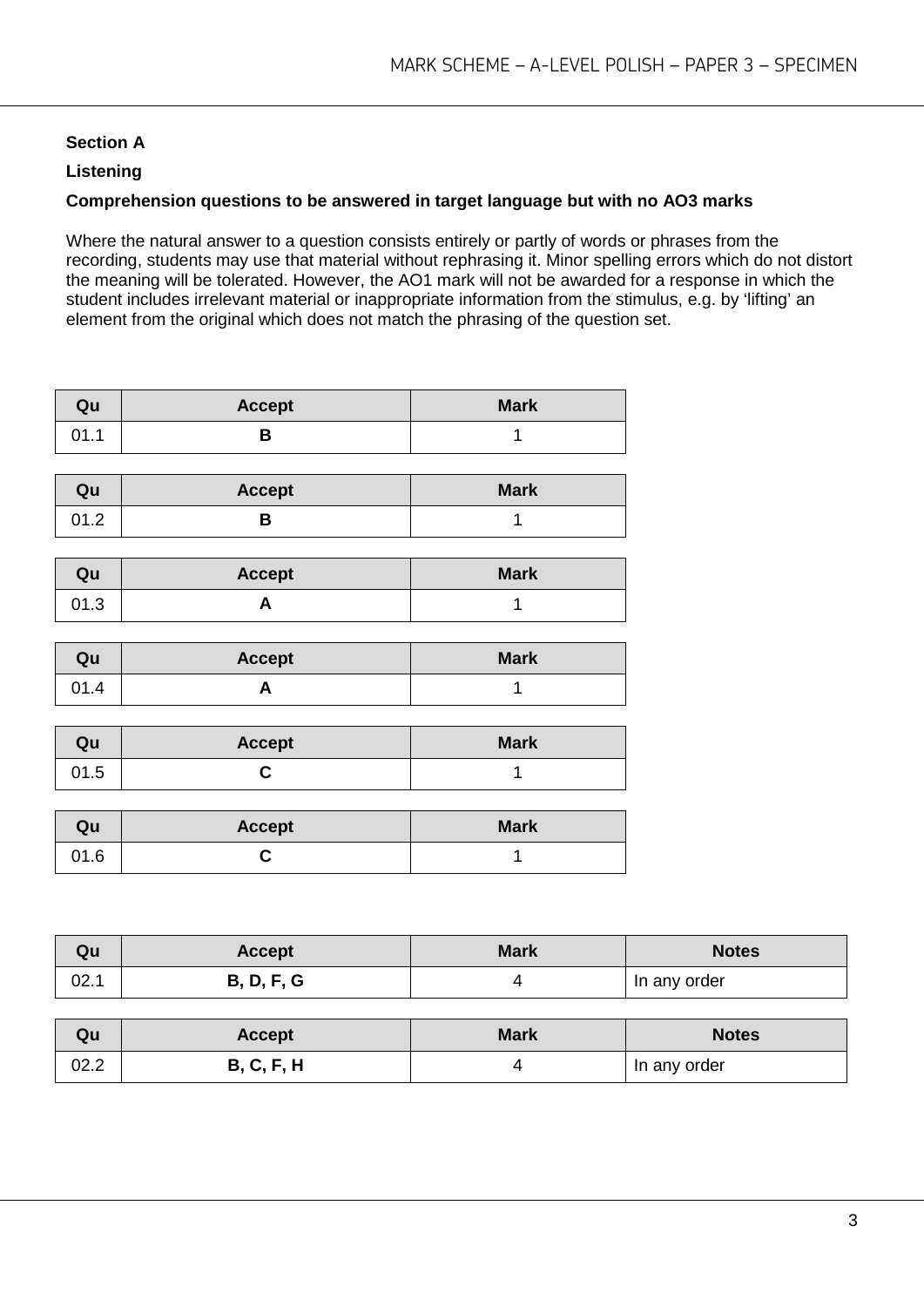| Qu   | <b>Accept</b>                                                                                              | <b>Mark</b> | <b>Notes</b>                                                                                  |
|------|------------------------------------------------------------------------------------------------------------|-------------|-----------------------------------------------------------------------------------------------|
| 03.1 | 1. Przemiany pokoleniowe<br>2. Kwestia mieszkania razem przed ślubem<br>3. Opinie na temat dobrego związku | 3           | Re 1 accept: zmiany<br>pokoleniowe<br>Re 2, reject: Kwestia<br>mieszkania/mieszkanie<br>razem |

| Qu   | <b>Accept</b>                                                                                                          | <b>Mark</b>   | <b>Notes</b>                                                                                                                   |
|------|------------------------------------------------------------------------------------------------------------------------|---------------|--------------------------------------------------------------------------------------------------------------------------------|
| 03.2 | 1. Kiedy związek staje się poważny<br>2. Kiedy młodzi idą na swoje/usamodzielnią się<br>3. Kiedy mają swoje mieszkanie | $\mathcal{P}$ | Any two<br>Reject: Kiedy jest<br>odpowiedni moment or Po<br>to, żeby utrzymać<br>mieszkanie, które kupili za<br>wspólny kredyt |

| Qu   | <b>Accept</b>                                                                                             | <b>Mark</b> | <b>Notes</b>                                                                              |
|------|-----------------------------------------------------------------------------------------------------------|-------------|-------------------------------------------------------------------------------------------|
| 03.3 | Podobna pozycja społeczna, np.<br>wykształcenie i miejsce zamieszkania<br>2. Finanse/wspólne zobowiązania | 2           | Reject:<br>Re 1 Podobieństwa<br>Re 2 Finanse w sensie<br>dobrych perspektyw na<br>zarobki |

| Qu   | <b>Accept</b>                                                                                                                                                                                         | <b>Mark</b> | <b>Notes</b> |
|------|-------------------------------------------------------------------------------------------------------------------------------------------------------------------------------------------------------|-------------|--------------|
| 03.4 | Rośnie akceptacja związku partnerskiego<br>Równy podział ról pomiędzy<br>małżonkami/mężem i żoną<br>Zwiększa się przychylność/tolerancja w<br>3.<br>stosunku do mniej tradycyjnych modeli<br>związków | 2           | Any two      |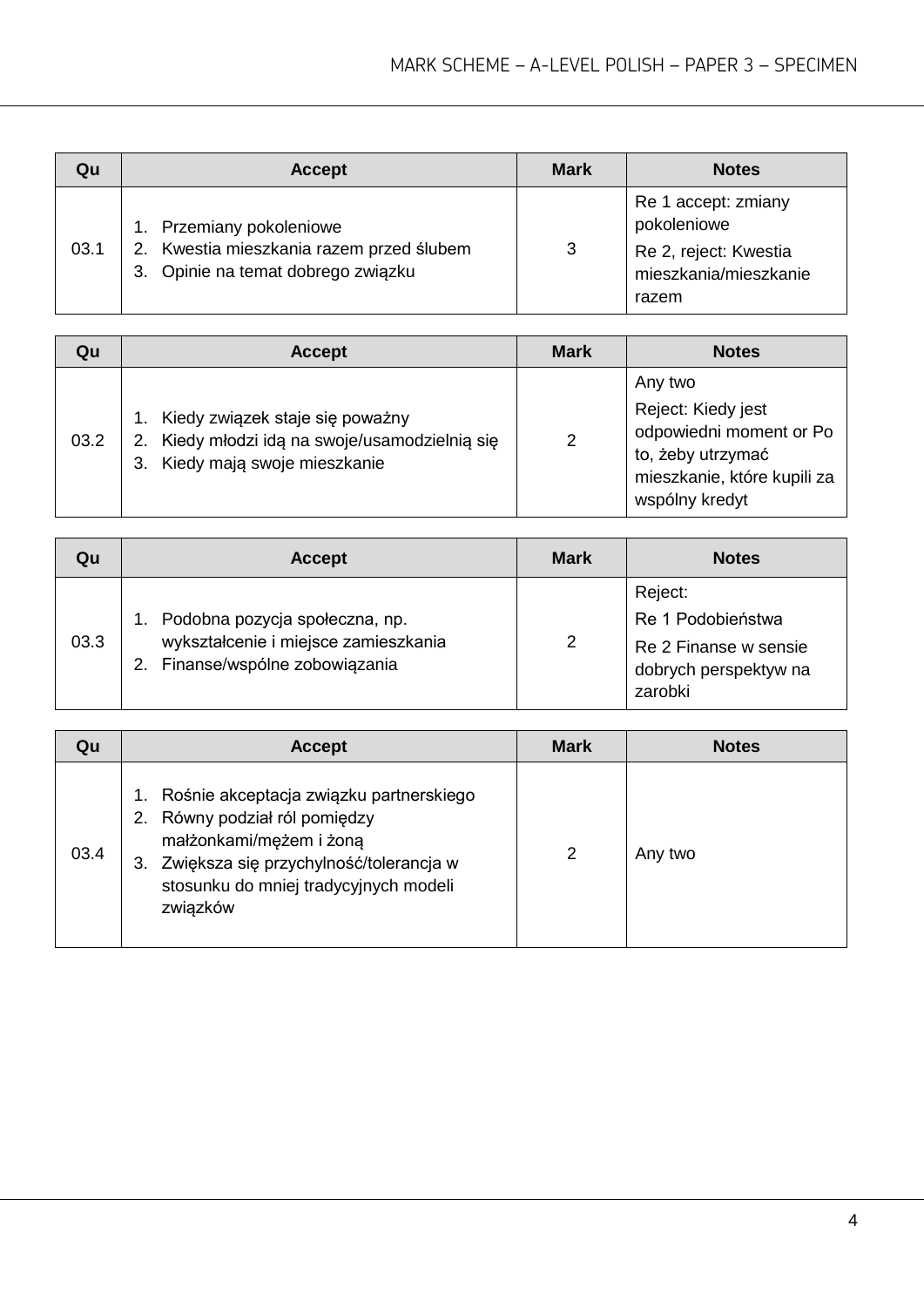#### **Summary question**

| <b>Qu 04</b>  | <b>Accept</b>                                                                                                                                                              | <b>Mark</b> | <b>Notes</b>                                                                         |
|---------------|----------------------------------------------------------------------------------------------------------------------------------------------------------------------------|-------------|--------------------------------------------------------------------------------------|
| <b>Bullet</b> | Any two details<br>1. Pokazanie kunsztu okresu art deco<br>2. Wprawienie odwiedzających w dobry nastrój<br>3. Promuje bal charytatywny z okazji 100-lecia<br>powstania TPM | 2           | Reject: Pokazanie<br>oryginalnych sukni,<br>biżuterii, mebli, portretu<br>Poli Negri |

| Qu                            | <b>Accept</b>                                                                                                                                                                                                                                                  | <b>Mark</b> | <b>Notes</b>                                                                                                                                     |
|-------------------------------|----------------------------------------------------------------------------------------------------------------------------------------------------------------------------------------------------------------------------------------------------------------|-------------|--------------------------------------------------------------------------------------------------------------------------------------------------|
| <b>Bullet</b><br>$\mathbf{2}$ | Any two details<br>1. Powstało w 1916<br>Istniało jednak wtedy tylko dwa lata<br>2.<br>3. W latach 1963-1983 działał Klub Młodych<br>Przyjaciół Muzeum<br>4. Koniec XX wieku to zastój w rozwoju<br>5. W 2015 r. zmieniono nazwę i zaczęto<br>promować mecenat | 2           | Reject: Pod koniec XX<br>wieku brakowało<br>pieniędzy, nie było<br>zainteresowania<br>stowarzyszeniem,<br>zmieniały się strategie<br>rządzących. |

| Qu                            | <b>Accept</b>                                                                                                                                 | <b>Mark</b> | <b>Notes</b> |
|-------------------------------|-----------------------------------------------------------------------------------------------------------------------------------------------|-------------|--------------|
| <b>Bullet</b><br>$\mathbf{3}$ | Any three details<br>1. Kupno cegiełki<br>2. Sponsorowanie ławki w parku<br>3. "Adopcja" obrazu Chełmońskiego<br>4. Kupno karty członkowskiej | 3           |              |

The marks for content (AO1) and language (AO3) are awarded independently. Long summaries will be marked for content (AO1) or language (AO3) only as far as the first natural break (usually the end of a sentence or main clause) between 90 and 100 words. Short summaries are not subject to an automatic penalty but in practice are unlikely to include all the required content points and will therefore be selfpenalising.

The AO1 mark is awarded for content points which contain the required information, regardless of whether those points are expressed in the student's own words, or are partly or wholly lifted from the recording. However, no AO1 mark will be awarded for a content point where the student includes irrelevant material or inappropriate information from the stimulus, e.g. by 'lifting' an element from the original which does not match the phrasing of the bullet point.\* 'Lifted' language will not be eligible for credit when the AO3 mark is awarded.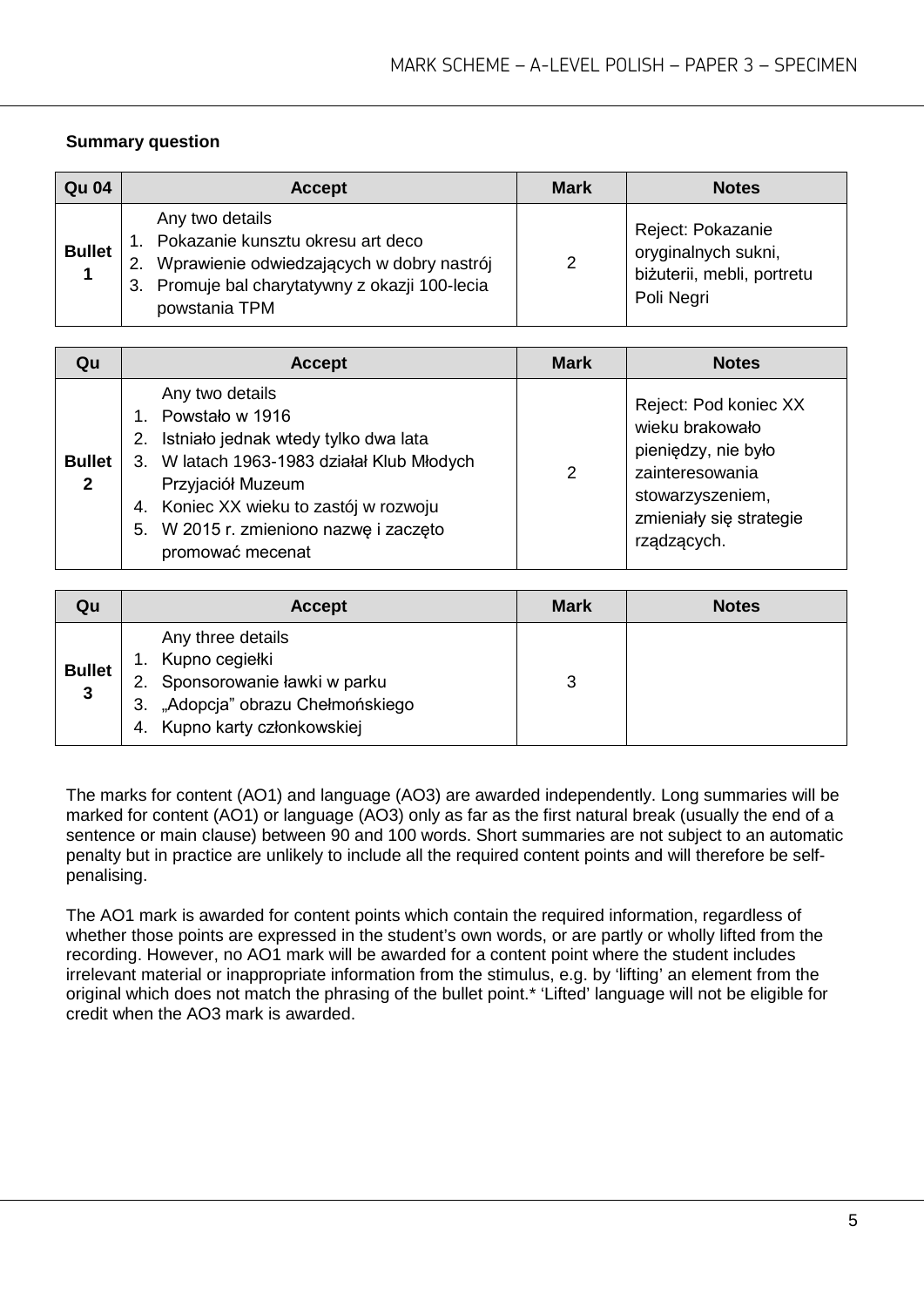#### \***Generic example of 'lifted' language:**

#### **1**

Text includes *Having finished her studies, she became a doctor.* Summary task includes the bullet point *What she did before becoming a doctor* Correct answer is *She studied* Student writes in response to that bullet point *Having finished her studies, she became a doctor* No credit for AO1 because the response does not match the phrasing of the bullet point. (Also no credit for AO3 because of lifting.)

**2**

Text includes *… because computers will replace teachers* Summary task includes the bullet point *Technological changes anticipated* Correct answer is *Computers will replace teachers o*r, to demonstrate successful manipulation, *Teachers will be replaced by computers*

Student writes in response to that bullet point *because computers will replace teachers* No credit for AO1 because the response does not match the phrasing of the bullet point. (Also no credit for AO3 because of lifting).

#### **Minor errors are defined as those which do not affect communication.**

#### **Serious errors are defined as those which adversely affect communication.**

#### **Minor errors include:**

incorrect but close to correct spellings incorrect genders/case forms and consequential errors of agreement

#### **Serious errors include:**

incorrect verb forms especially irregular forms, incorrect use of pronouns missing or incorrect agreements of adjectives or past participles.

#### **Complex language includes:**

use of pronouns of all types tenses that support conceptual complexity connectives supporting a range of subordinate clauses including those requiring subjunctive constructions with verbs and verbs followed by infinitive with correct preposition use of present and past participles.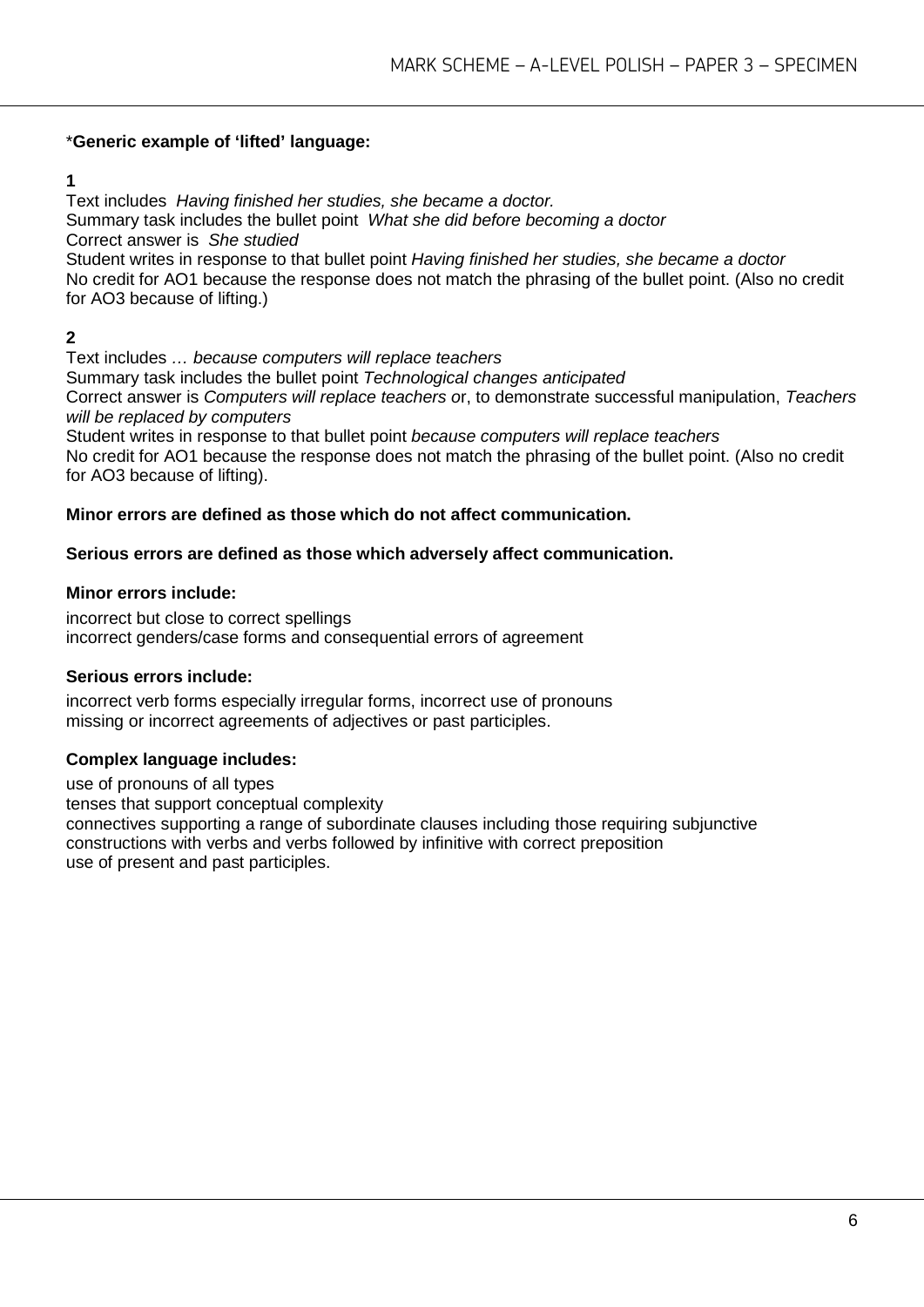| <b>Mark</b>   | AO3 quality of language marks in the listening summary task                                                                                                                                                                         |
|---------------|-------------------------------------------------------------------------------------------------------------------------------------------------------------------------------------------------------------------------------------|
| 5             | The language produced is mainly accurate with only occasional minor errors. The student<br>shows a consistently secure grasp of grammar and is able to manipulate complex<br>language accurately where required by the task.        |
| 4             | The language produced is generally accurate, but there are some minor errors. The<br>student shows a generally good grasp of grammar and is often able to manipulate complex<br>language accurately where required by the task.     |
| 3             | The language produced is reasonably accurate, but there are a few serious errors. The<br>student shows a reasonable grasp of grammar and is sometimes able to manipulate<br>complex language accurately where required by the task. |
| $\mathcal{P}$ | The language produced contains many errors. The student shows some grasp of grammar<br>and is occasionally able to manipulate complex language accurately where required by the<br>task.                                            |
|               | The language produced contains many errors of a basic nature. The student shows little<br>grasp of grammar and is rarely able to manipulate complex language accurately where<br>required by the task.                              |
| 0             | The student produces nothing worthy of credit.                                                                                                                                                                                      |

#### **Indicative content**

#### **Summary 1 88 words – AO3 5/5**

Obecnie w Muzeum Narodowym można obejrzeć wystawę z okresu art deco, który miał miejsce na poczatku XX wieku. Wystawa wprawia w dobry nastrój i promuje bal z okazji setnej rocznicy powstania Towarzystwa Przyjaciół muzeum. Towarzystwo powstało w 1916 roku, ale działało tylko dwa lata. Koniec XX nie był dobry, bo Towarzystwo nie miało pieniędzy na rozwój. W 2015 sytuacja zaczęła się zmieniać, zmieniła się nazwa i zaczęto promować mecenat artystyczny, polega on między innymi na tym, że każdy może zasponsorować ławkę albo zaadoptować na rok jakiś znany obraz.

#### **Summary 2 79 words – AO3 4/5**

W Muzeum Narodowym jest wystawa o art deco, który miał miejsce na poczatku XX wieku. Wystawa wprawiła w dobry nastrój i zabawę z okazji setnej rocznicy powstania Towarzystwa Przyjacieli Muzeum. Towarzystwa jest od 1916 roku, ale było tylko przez dwóch lat. Koniec XX nie był dobry, bo Towarzystwo nie miało pieniędzy na rozwoje. W 2015 wszystko zaczęło się zmieniać, tak jak nazwa i teraz promuje się mecenat artystyczny, bo każdy może zasponsorować ławkę albo zaadoptować na jakiś znany obraz.

#### **Summary 3 74 words – AO3 3/5**

W Muzeum Narodowym jest wystawa o art deco, którego miał miejsce na poczatku XX wieku. Wystawa wprawiła w dobry nastrój i zabawę bo powstała od Towarzystwa Przyjacieli Muzeum. Towarzystwo jest od 1916 lata, ale było tylko przez dwóch lat. Koniec nie był dobry, bo Towarzystwo nie miało piniędzów na rozwoje. W 2015 wszystko zaczęło się, tak jak pewna nazwa i mecenat dla sztuki, bo każdy może kupić ławkę albo jakiś znany obraz na rok.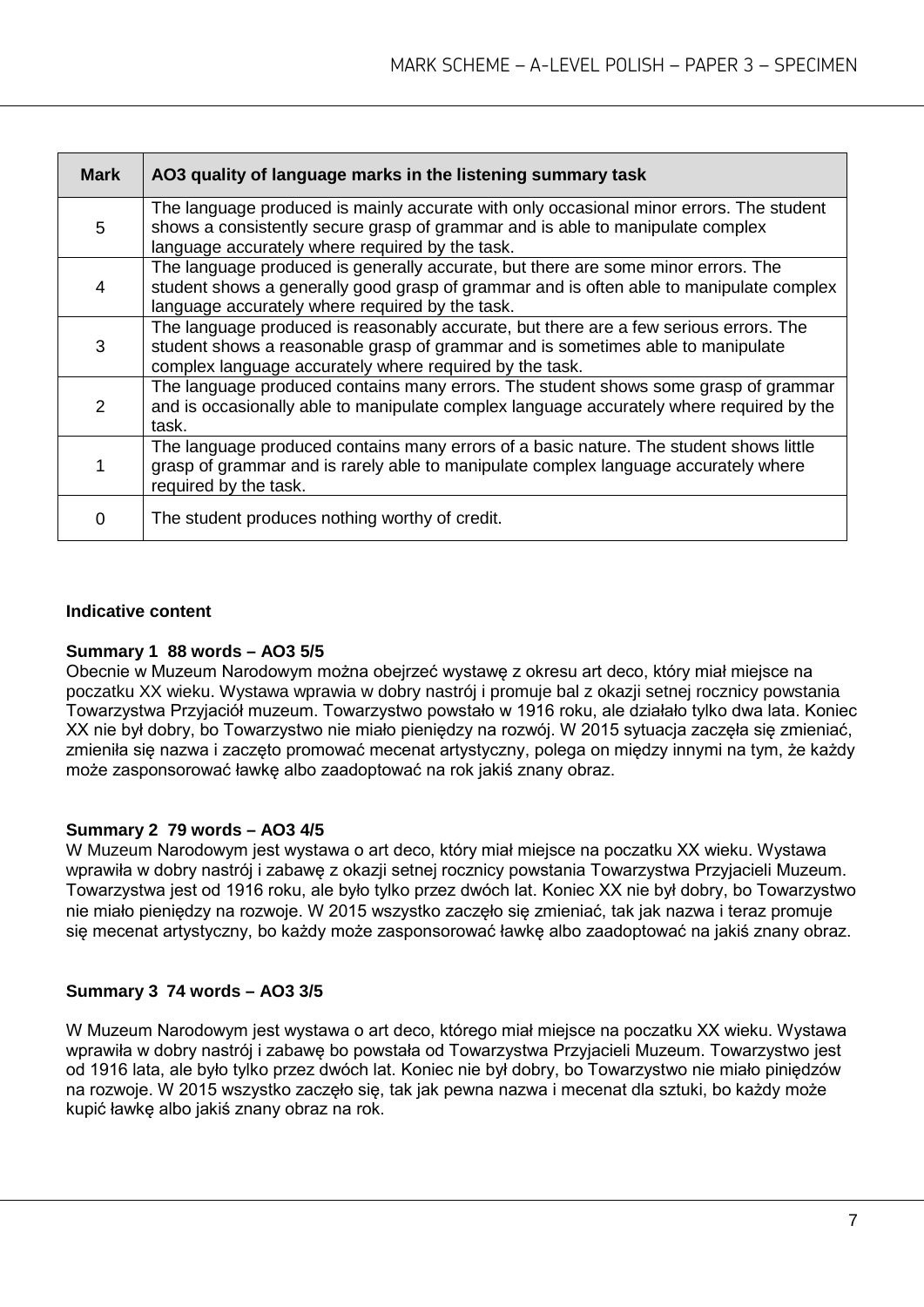#### **Summary 4 76 words – AO3 2/5**

W Muzeum Narodowym jest wystawa o art deco, którego byly na poczatku XX wieku. Wystawa wprawiła w bardzo dobry nastrój i wszyscy poszli się bawić bo powstała od Towarzystwa Przyjacieli Muzeum. Towarzystwa jest od 1916 lata, ale jest tylko przez dwóch lat. Koniec nie ma dobry, bo Towarzystwo nie ma dać na rozwoje. W 2015 wszystko zaczęły się, tak jak pewna nazwa i mecenat dla sztuki, bo każdy już ma ławka albo jakiś rysownik do domu.

#### **Summary 5 67 words – AO3 1/5**

W Muzeum jest wystawami art deco, którego jest na poczatki XX wieku. Wystawa jest w humorze i wszyscy poszli się bawić bo od powstało Towarzystwu Przyjacieli Muzeum. Towarzystwa jest od lata, ale tylko trzech lat. Koniec nie ma dobry, bo ma dać nie ma na rozwoje. W 2015 wszystko jest, tak jak pewna nazwa i piniedze dla sztuki, bo każdy już ma ławka albo rysuje o domu.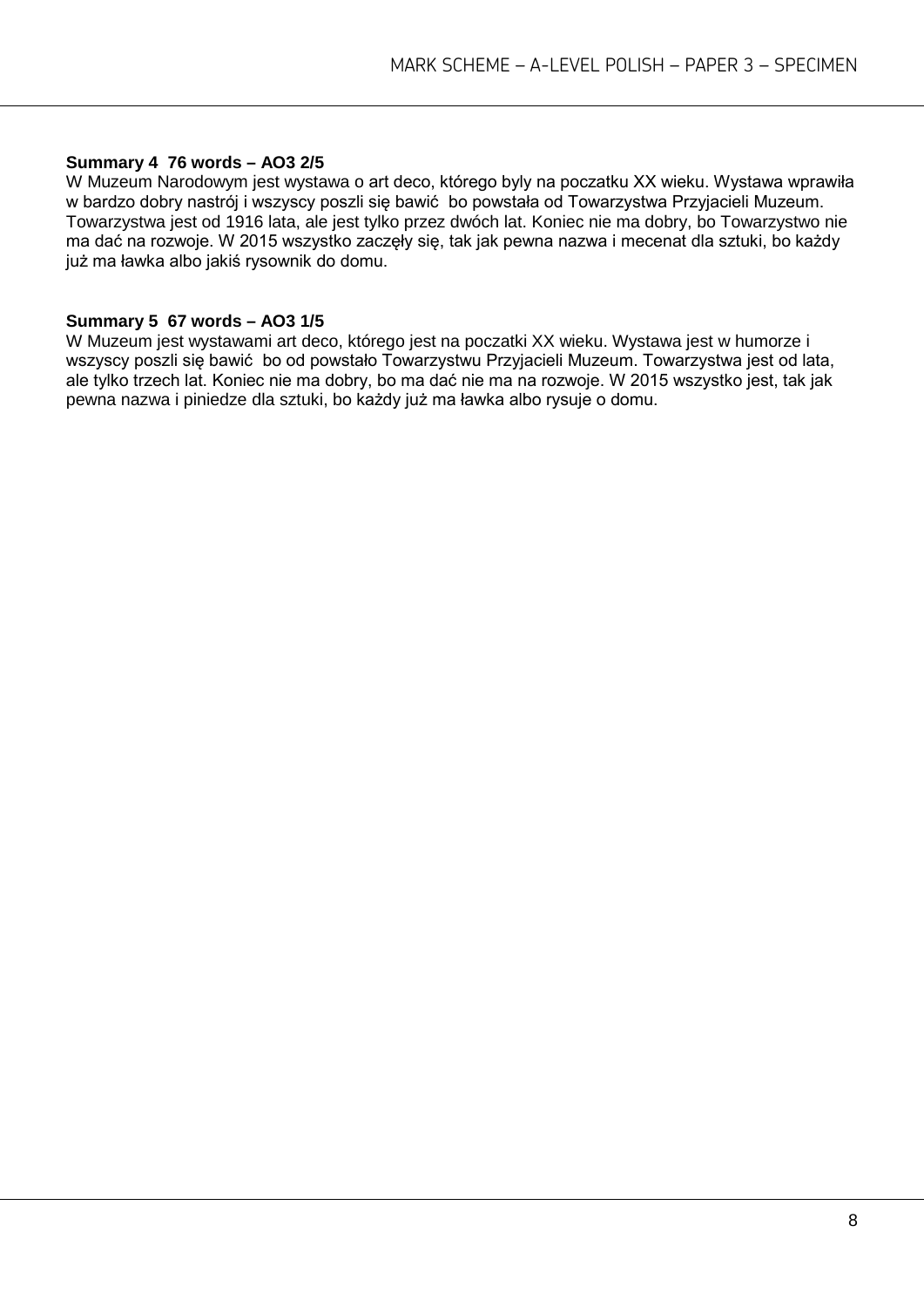#### **Section B Translation (into target language)**

#### **Guidance on level of accuracy in translations into the target language**

#### **Errors of spelling**

Errors of spelling will not be tolerated.

Prefixes and suffixes, inflection of nouns and adjectives, conjugation of verbs and the use of appropriate tenses and aspects (perfective / imperfective) must be correct.

#### **Errors of gender**

Errors of gender will not be tolerated. Genders of nouns are clearly an area where guidance can be provided in the passage that supports the translation task.

#### **Alternative answers**

Alternative answers offered by the candidate – even if one is in brackets – will be rejected unless both answers are correct.

#### **A successful translation**

A successful translation is one which includes each element of the text to be translated and where there is no omission or paraphrase.

#### **Repeated errors**

Where a candidate repeats the same error within a question, no further penalty will be imposed in awarding the mark.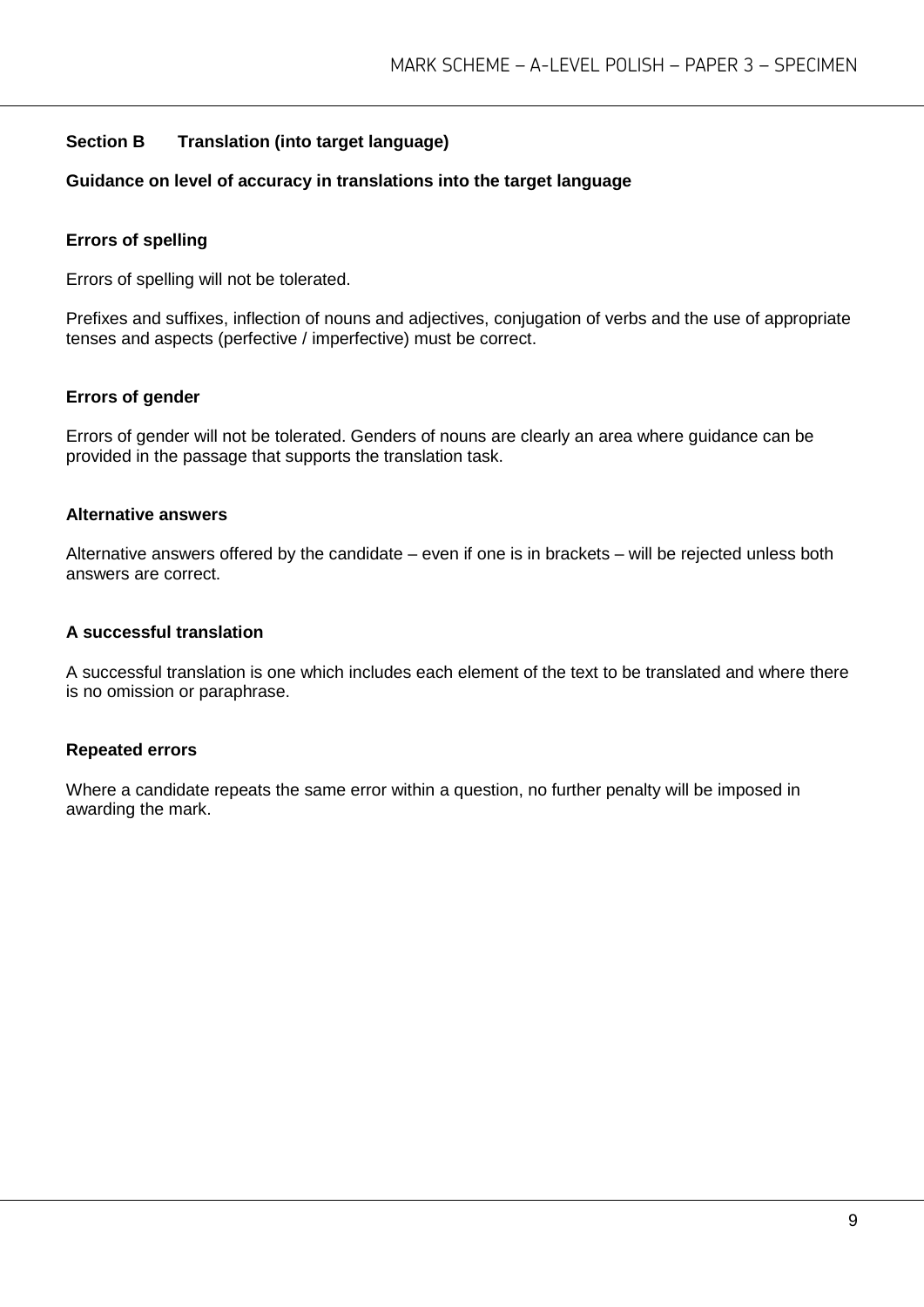| Qu             |                                                                                                                                                                                            |                                                          |                                |
|----------------|--------------------------------------------------------------------------------------------------------------------------------------------------------------------------------------------|----------------------------------------------------------|--------------------------------|
| 05             | The table below shows the type of answer that is acceptable for each section of the text.<br>Award one tick per correct section then use the conversion grid to award a total of 10 marks. |                                                          |                                |
| <b>Box</b>     |                                                                                                                                                                                            | <b>Accept</b>                                            | <b>Reject</b>                  |
| 1              | Although                                                                                                                                                                                   | Mimo że/Chociaż/Pomimo tego,<br>żе                       | Jednakże                       |
| $\overline{2}$ | traditionally a holy day,                                                                                                                                                                  | tradycyjnie świąteczny/uznawany<br>za święto             | tradycyjny święty dzień        |
| 3              | Easter Monday in Poland                                                                                                                                                                    | Wielki Poniedziałek/Poniedziałek<br>Wielkanocny w Polsce |                                |
| 4              | is these days                                                                                                                                                                              | obecnie jest                                             | w tych dniach                  |
| 5              | most often                                                                                                                                                                                 | najczęściej/bardzo często                                |                                |
| 6              | connected                                                                                                                                                                                  | utożsamiany/ łączony                                     | połączony                      |
| 7              | with a specific practical<br>joke -                                                                                                                                                        | z konkretnym/pewnym<br>żartem/psikusem/dowcipem          | ze specyficznym<br>praktycznym |
| 8              | throwing water over people,                                                                                                                                                                | oblewania/polewania wodą ludzi                           | Rzucać wodę                    |
| 9              | sometimes over                                                                                                                                                                             | i/a czasami na/ a czasami nawet                          | czasami nad                    |
| 10             | complete                                                                                                                                                                                   | całkowicie                                               | kompletnymi                    |
| 11             | strangers.                                                                                                                                                                                 | obcych ludzi/nieznajomych                                | obcymi.                        |
| 12             | The day is called Smigus<br><b>Dyngus</b>                                                                                                                                                  | Ten dzień nazywany jest Śmigus<br><b>Dyngus</b>          |                                |
| 13             | or Wet Monday                                                                                                                                                                              | albo Lany Poniedziałek                                   |                                |
| 14             | and, even when sunny,                                                                                                                                                                      | I nawet jeśli świeci słońce/jest<br>słonecznie           | i nawet kiedy słonecznie       |
| 15             | it's advisable                                                                                                                                                                             | zaleca się                                               | poradzi się                    |
| 16             | to venture out only                                                                                                                                                                        | wychodzić tylko                                          | wyjść                          |
| 17             | with an umbrella                                                                                                                                                                           | z parasolem/parasolką                                    | z parasolka                    |
| 18             | and a good sense of<br>humour.                                                                                                                                                             | oraz/i dobym humorem/w dobrym<br>humorze.                | i dobry humor                  |
| 19             | The roots                                                                                                                                                                                  | Korzenie                                                 |                                |
| 20             | of this practice                                                                                                                                                                           | tego zwyczaju                                            |                                |
| 21             | are thought to be                                                                                                                                                                          | tkwią/uważa się, że leżą                                 |                                |
| 22             | in the tradition of baptism                                                                                                                                                                | w tradycji chrztu                                        |                                |
| 23             | (from the Christian<br>perspective)                                                                                                                                                        | (z chrześcijańskiej perspektywy)                         |                                |
| 24             | and a more general                                                                                                                                                                         | a bardziej ogólnie                                       |                                |
| 25             | spring purification                                                                                                                                                                        | w wiosennym oczyszczeniu                                 |                                |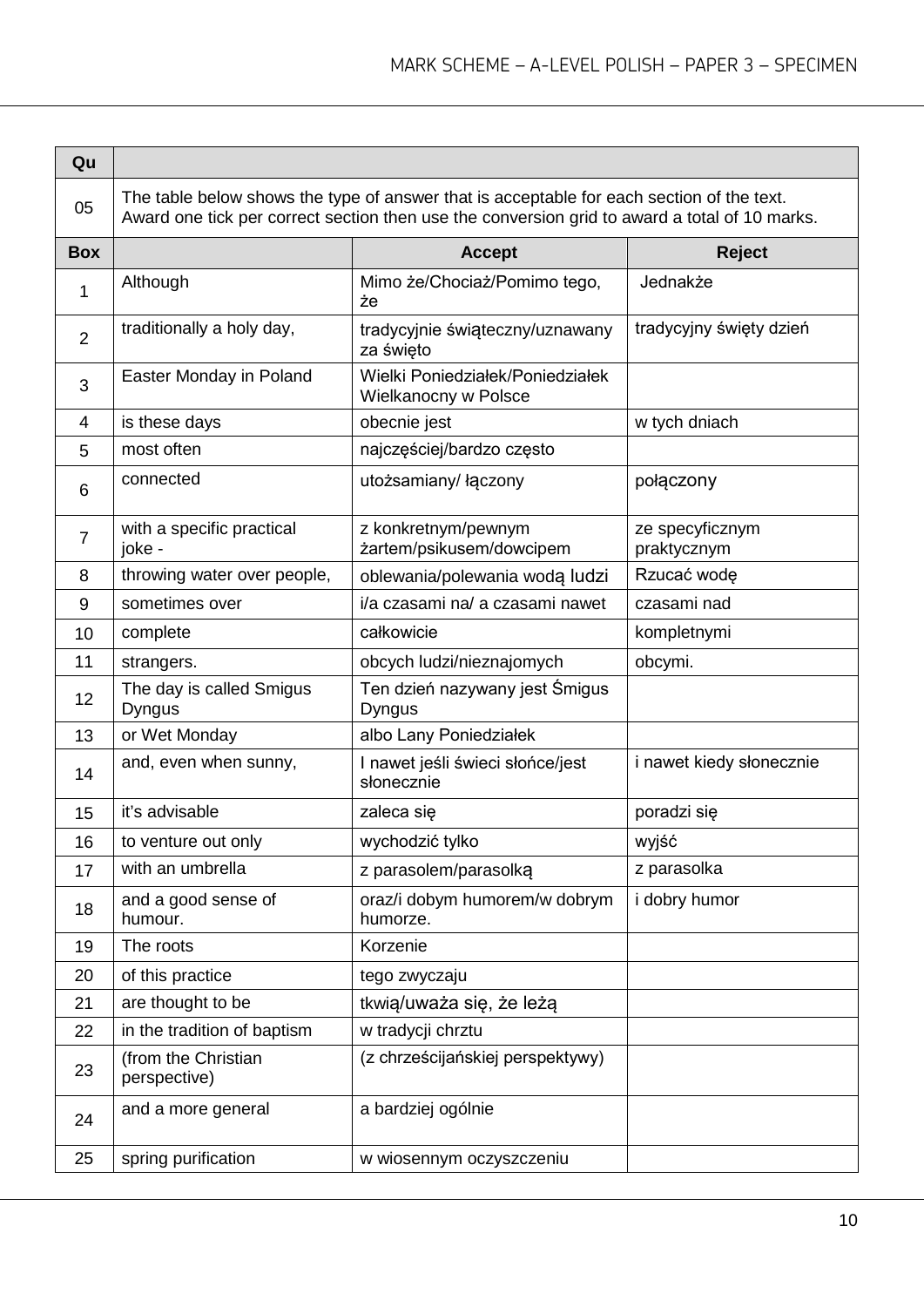| 26 | (from pagan tradition).             | (z tradycji pogańskiej).                  |  |
|----|-------------------------------------|-------------------------------------------|--|
| 27 | Some connect it                     | Niektórzy utożsamiają to                  |  |
| 28 | with Mieszko I of Poland,           | z Mieszko I/z Mieszkiem I z<br>Polski,    |  |
| 29 | who married and became<br>Christian | który ożenił się oraz przyjął<br>chrzest  |  |
| 30 | on Easter Day in 966 AD.            | w Wielkanoc w 966 roku/roku<br>pańskiego. |  |

## **[10 marks]**

| <b>Conversion grid</b> |                |  |
|------------------------|----------------|--|
| <b>Number of ticks</b> | <b>Mark</b>    |  |
| 28-30                  | 10             |  |
| 25-27                  | 9              |  |
| 22-24                  | 8              |  |
| 19-21                  | 7              |  |
| $16 - 18$              | 6              |  |
| $13 - 15$              | 5              |  |
| $10 - 12$              | 4              |  |
| $7 - 9$                | 3              |  |
| $4 - 6$                | $\overline{2}$ |  |
| $1 - 3$                | 1              |  |
| 0                      | 0              |  |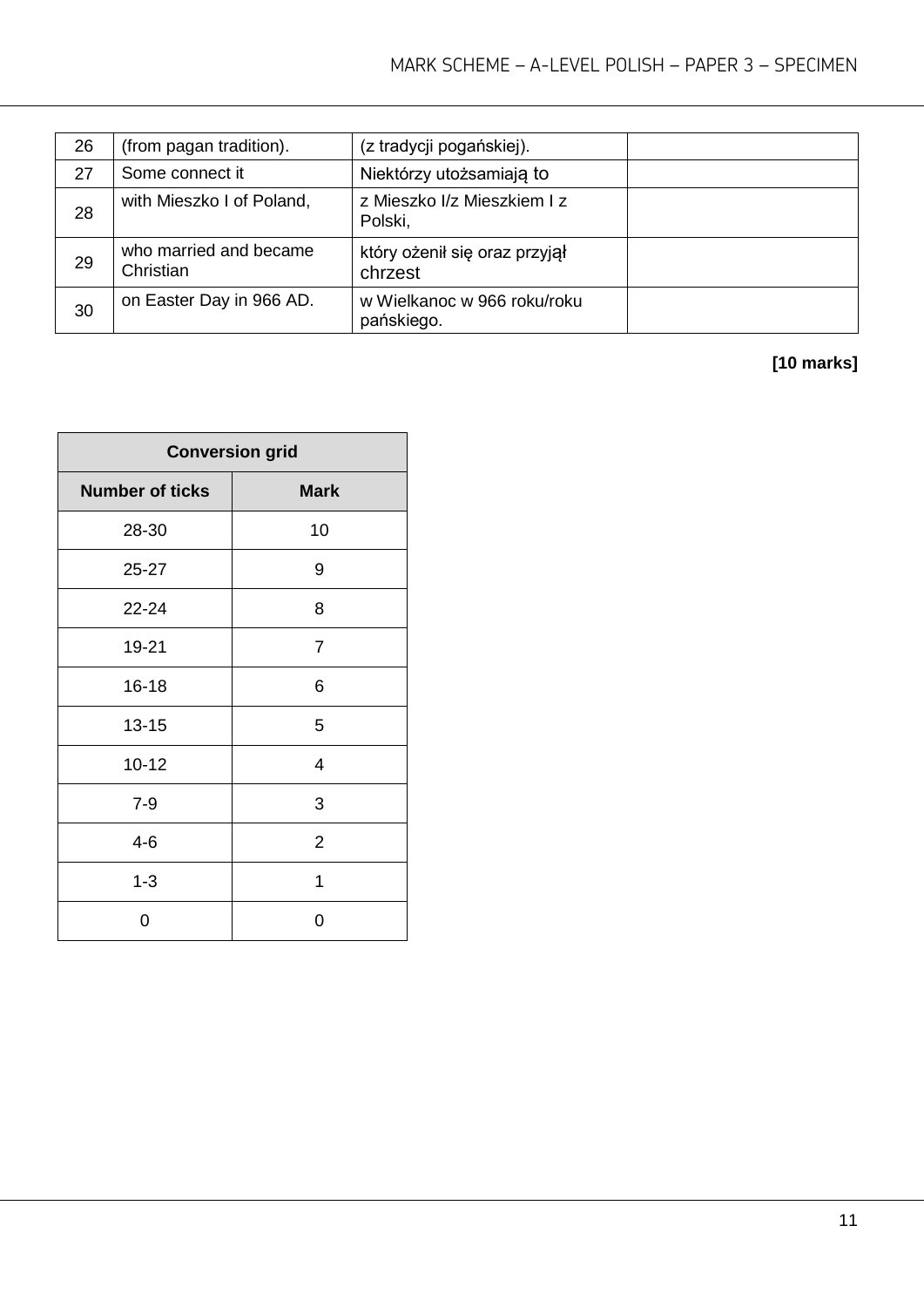#### **Section C**

#### **Multi-skill task**

#### **Assessment Objectives 1, 2 and 3**

#### **Level of response marking instructions**

Level of response mark schemes are broken down into levels, each of which has a descriptor. The descriptor for the level shows the average performance for the level. There are marks in each level.

Before you apply the mark scheme to a student's answer read through the answer and annotate it (as instructed) to show the qualities that are being looked for. You can then apply the mark scheme.

#### **Step 1 Determine a level**

Start at the lowest level of the mark scheme and use it as a ladder to see whether the answer meets the descriptor for that level. The descriptor for the level indicates the different qualities that might be seen in the student's answer for that level. If it meets the lowest level then go to the next one and decide if it meets this level, and so on, until you have a match between the level descriptor and the answer. With practice and familiarity you will find that for better answers you will be able to quickly skip through the lower levels of the mark scheme.

When assigning a level you should look at the overall quality of the answer and not look to pick holes in small and specific parts of the answer where the student has not performed quite as well as the rest. If the answer covers different aspects of different levels of the mark scheme you should use a best fit approach for defining the level and then use the variability of the response to help decide the mark within the level, ie if the response is predominantly level 3 with a small amount of level 4 material it would be placed in level 3 but be awarded a mark near the top of the level because of the level 4 content.

#### **Step 2 Determine a mark**

Once you have assigned a level you need to decide on the mark. The descriptors on how to allocate marks can help with this. The exemplar materials used during standardisation will help. There will be an answer in the standardising materials which will correspond with each level of the mark scheme. This answer will have been awarded a mark by the Lead Examiner. You can compare the student's answer with the example to determine if it is the same standard, better or worse than the example. You can then use this to allocate a mark for the answer based on the Lead Examiner's mark on the example.

You may well need to read back through the answer as you apply the mark scheme to clarify points and assure yourself that the level and the mark are appropriate.

Indicative content in the mark scheme is provided as a guide for examiners. It is not intended to be exhaustive and you must credit other valid points. Students do not have to cover all of the points mentioned in the Indicative content to reach the highest level of the mark scheme.

An answer which contains nothing of relevance to the question must be awarded no marks.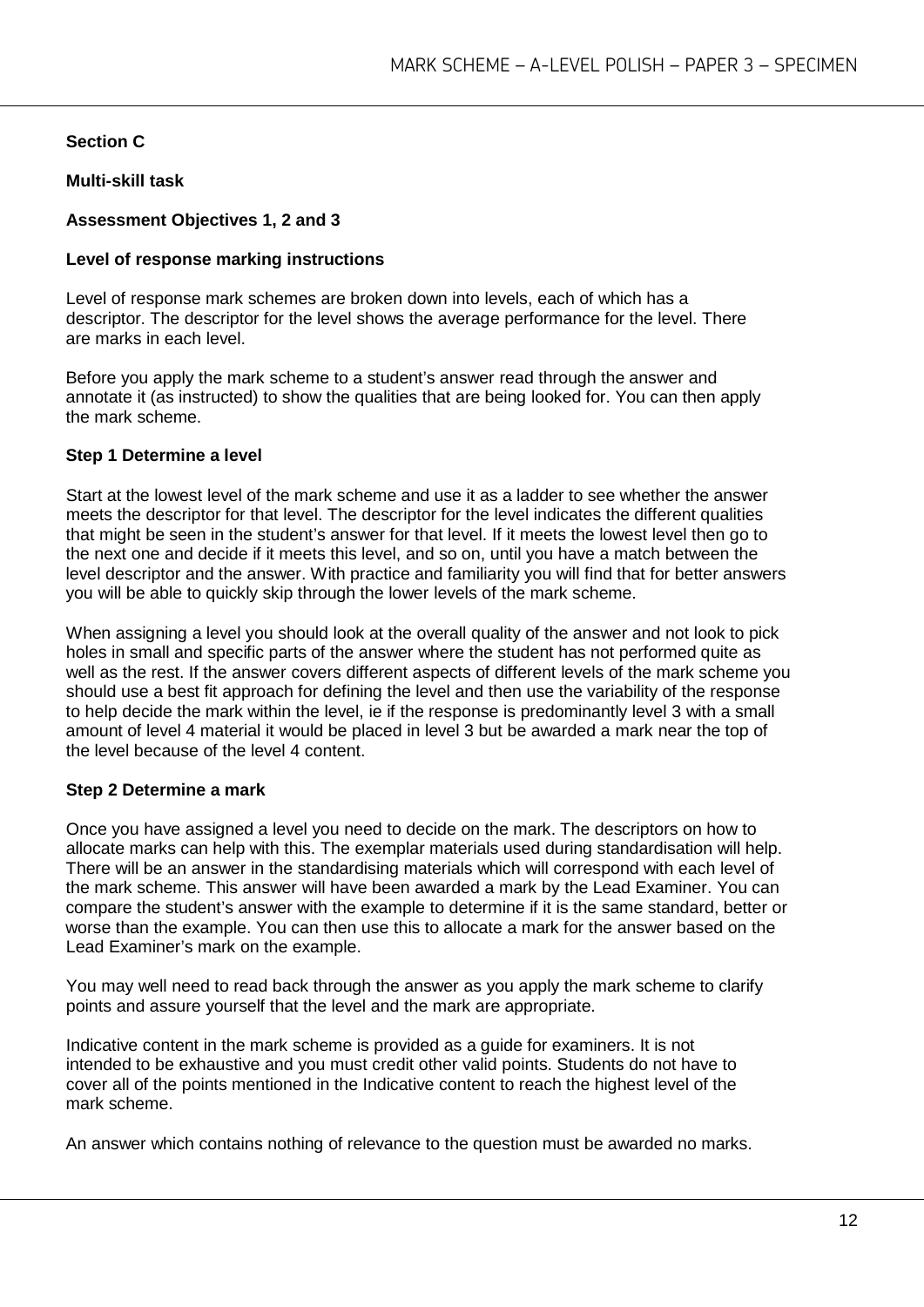#### **Assessment criteria**

Each assessment objective should be assessed independently.

Students are advised to write approximately 200 words per essay. Everything that students write must be assessed; there is no word limit. Students writing the recommended length have access to the full range of marks.

#### **Assessment Objective 1**

| <b>Mark</b> | AO <sub>1</sub>                                                                                                                                                                                                 |
|-------------|-----------------------------------------------------------------------------------------------------------------------------------------------------------------------------------------------------------------|
|             | Very good evaluation of the source                                                                                                                                                                              |
| $9 - 10$    | The relevant information from the spoken source material has been fully<br>understood. Arguments/views are very effectively summarised and there<br>is extensive evidence of drawing appropriate conclusions.   |
|             | Good evaluation of the source                                                                                                                                                                                   |
| $7 - 8$     | Most of the relevant information in the spoken source material has been<br>clearly understood. Arguments/views are effectively summarised and<br>there is frequent evidence of drawing appropriate conclusions. |
|             | Reasonable evaluation of the source                                                                                                                                                                             |
| $5-6$       | Some of the relevant information in the spoken source material has been<br>understood. There is some evidence of summarising arguments/views<br>and of drawing appropriate conclusions.                         |
|             | Limited evaluation of the source                                                                                                                                                                                |
| $3 - 4$     | A limited amount of relevant information in the spoken source has been<br>understood. There is limited evidence of summarising arguments/views<br>and of drawing appropriate conclusions.                       |
|             | Very limited evaluation of the source                                                                                                                                                                           |
| $1 - 2$     | A very limited amount of the relevant information in the spoken source<br>has been understood. There is rarely evidence of summarising<br>arguments/views and of drawing appropriate conclusions.               |
| 0           | The student produces nothing worthy of credit.                                                                                                                                                                  |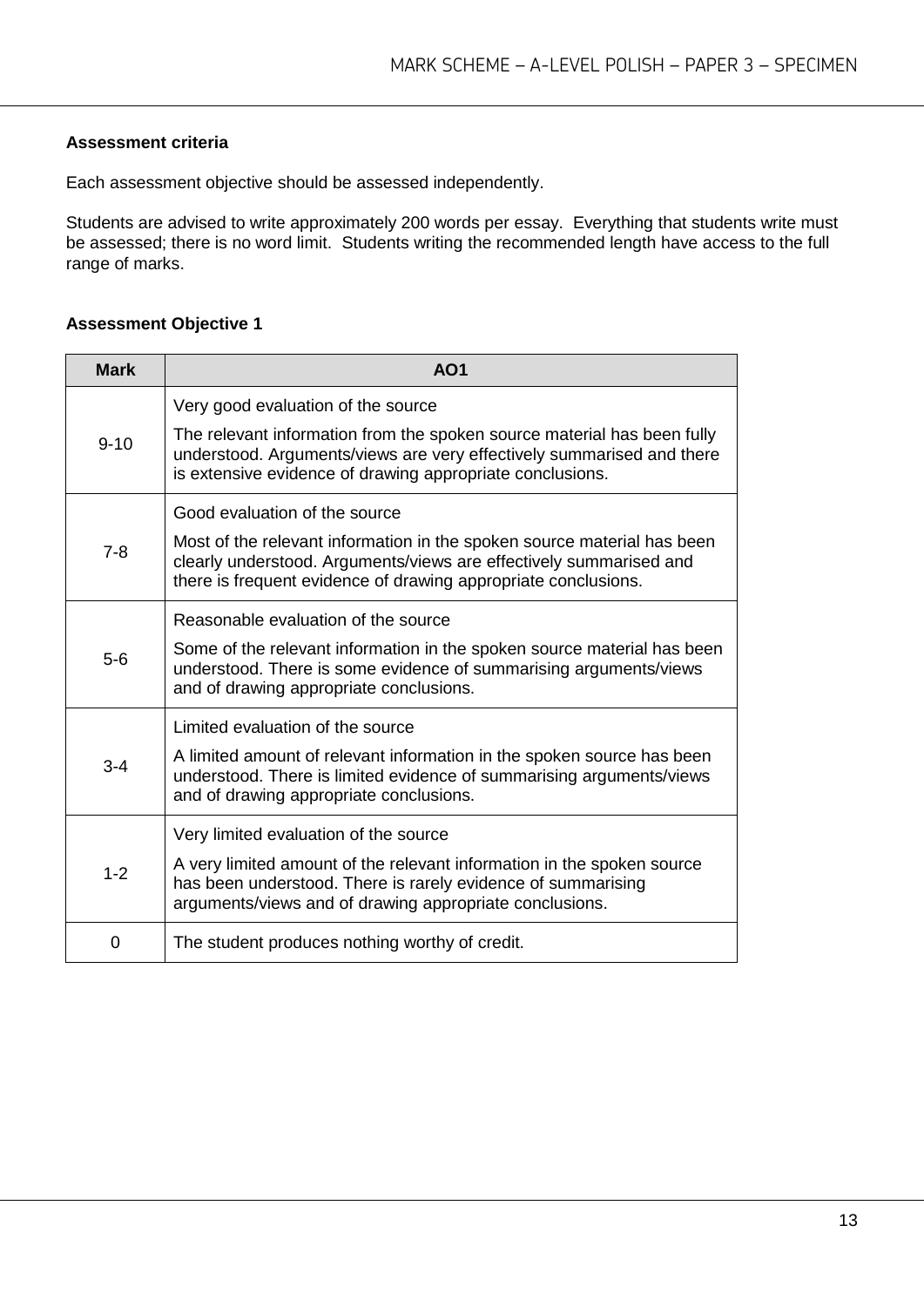#### **Assessment Objective 2**

| <b>Mark</b> | AO <sub>2</sub>                                                                                                                                                                                                  |
|-------------|------------------------------------------------------------------------------------------------------------------------------------------------------------------------------------------------------------------|
|             | Very good evaluation of the source                                                                                                                                                                               |
| $9 - 10$    | The relevant information from the written source material has been fully<br>understood. Arguments/views are very effectively summarised and there<br>is extensive evidence of drawing appropriate conclusions    |
|             | Good evaluation of the source                                                                                                                                                                                    |
| $7 - 8$     | Most of the relevant information in the written source material has been<br>clearly understood. Arguments/views are effectively summarised and<br>there is frequent evidence of drawing appropriate conclusions. |
|             | Reasonable evaluation of the source                                                                                                                                                                              |
| $5-6$       | Some of the relevant information in the written source material has been<br>understood. There is some evidence of summarising arguments/views<br>and of drawing appropriate conclusions.                         |
|             | Limited evaluation of the source                                                                                                                                                                                 |
| $3 - 4$     | A limited amount of relevant information in the written source has been<br>understood. There is limited evidence of summarising arguments/views<br>and of drawing appropriate conclusions.                       |
|             | Very limited evaluation of the source                                                                                                                                                                            |
| $1 - 2$     | A very limited amount of the relevant information in the written source<br>has been understood. There is rarely evidence of summarising<br>arguments/views and of drawing appropriate conclusions.               |
| 0           | The student produces nothing worthy of credit.                                                                                                                                                                   |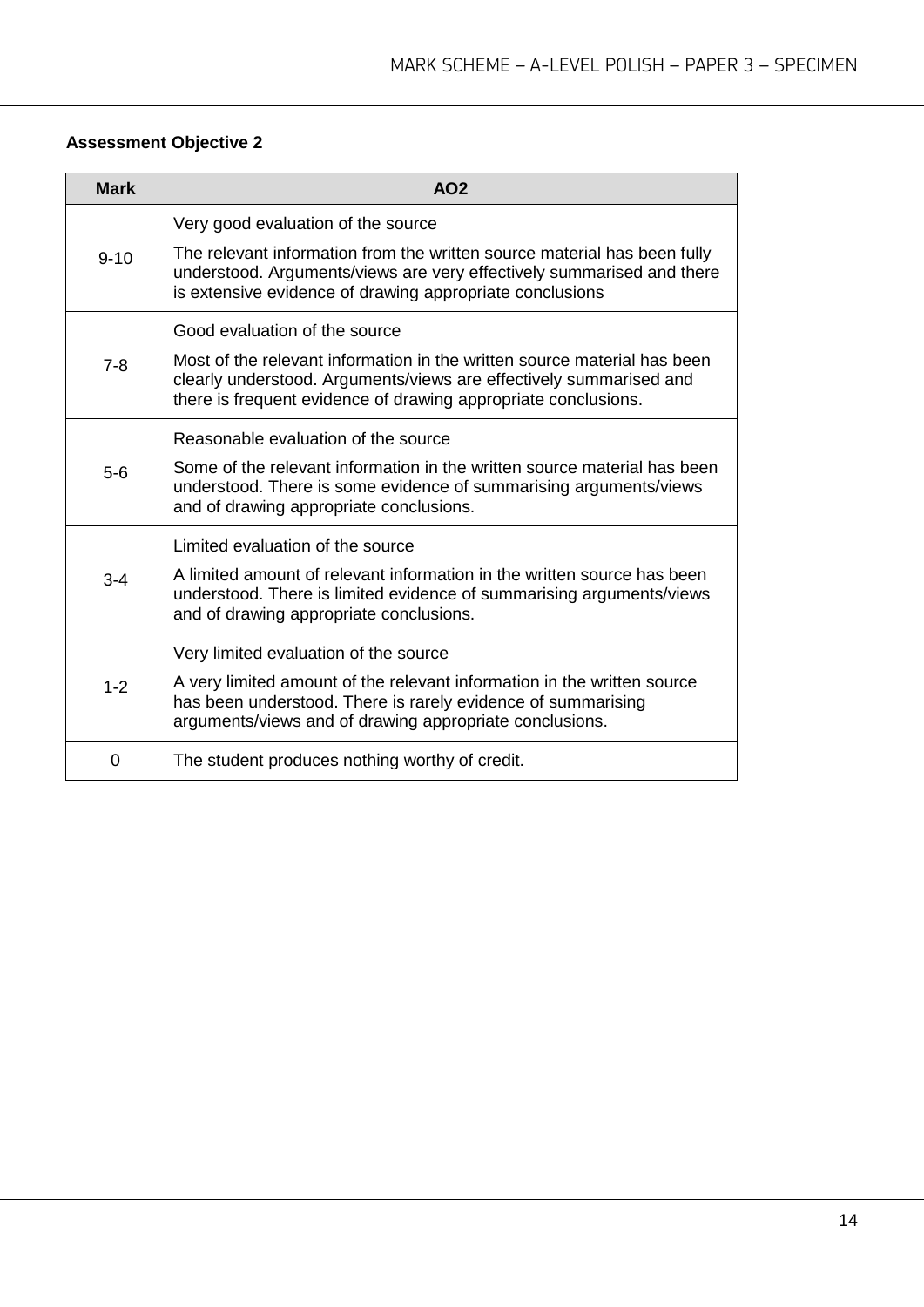#### **Assessment Objective 3**

|          | AO3                                                                                                                                                                                                                                                                                                    |
|----------|--------------------------------------------------------------------------------------------------------------------------------------------------------------------------------------------------------------------------------------------------------------------------------------------------------|
| $9 - 10$ | The language produced is mainly accurate with only occasional minor errors. The<br>student shows a consistently secure grasp of grammar and is able to manipulate<br>complex language accurately. The student uses a wide range of vocabulary appropriate<br>to the context and the task.              |
| $7 - 8$  | The language produced is generally accurate, but there are some minor errors. The<br>student shows a generally good grasp of grammar and is often able to manipulate<br>complex language accurately. The student uses a good range of vocabulary appropriate<br>to the context and the task.           |
| $5-6$    | The language produced is reasonably accurate, but there are a few serious errors. The<br>student shows a reasonable grasp of grammar and is sometimes able to manipulate<br>complex language accurately. The student uses a reasonable range of vocabulary<br>appropriate to the context and the task. |
| $3 - 4$  | The language produced contains many errors. The student shows some grasp of<br>grammar and is occasionally able to manipulate complex language accurately. The<br>student uses a limited range of vocabulary appropriate to the context and the task.                                                  |
| $1 - 2$  | The language produced contains many errors of a basic nature. The student shows little<br>grasp of grammar and is rarely able to manipulate complex language accurately. The<br>student uses a very limited range of vocabulary appropriate to the context and the task.                               |
| 0        | The student produces nothing worthy of credit.                                                                                                                                                                                                                                                         |

#### **Minor errors are defined as those which do not affect communication.**

#### **Serious errors are defined as those which adversely affect communication.**

#### **Minor errors include:**

incorrect but close to correct spellings incorrect genders/case forms and consequential errors of agreement

#### **Serious errors include:**

incorrect verb forms especially irregular forms, incorrect use of pronouns missing or incorrect agreements of adjectives or past participles.

#### **Complex language includes:**

use of pronouns of all types tenses that support conceptual complexity connectives supporting a range of subordinate clauses including those requiring subjunctive constructions with verbs and verbs followed by infinitive with correct preposition use of present and past participles.